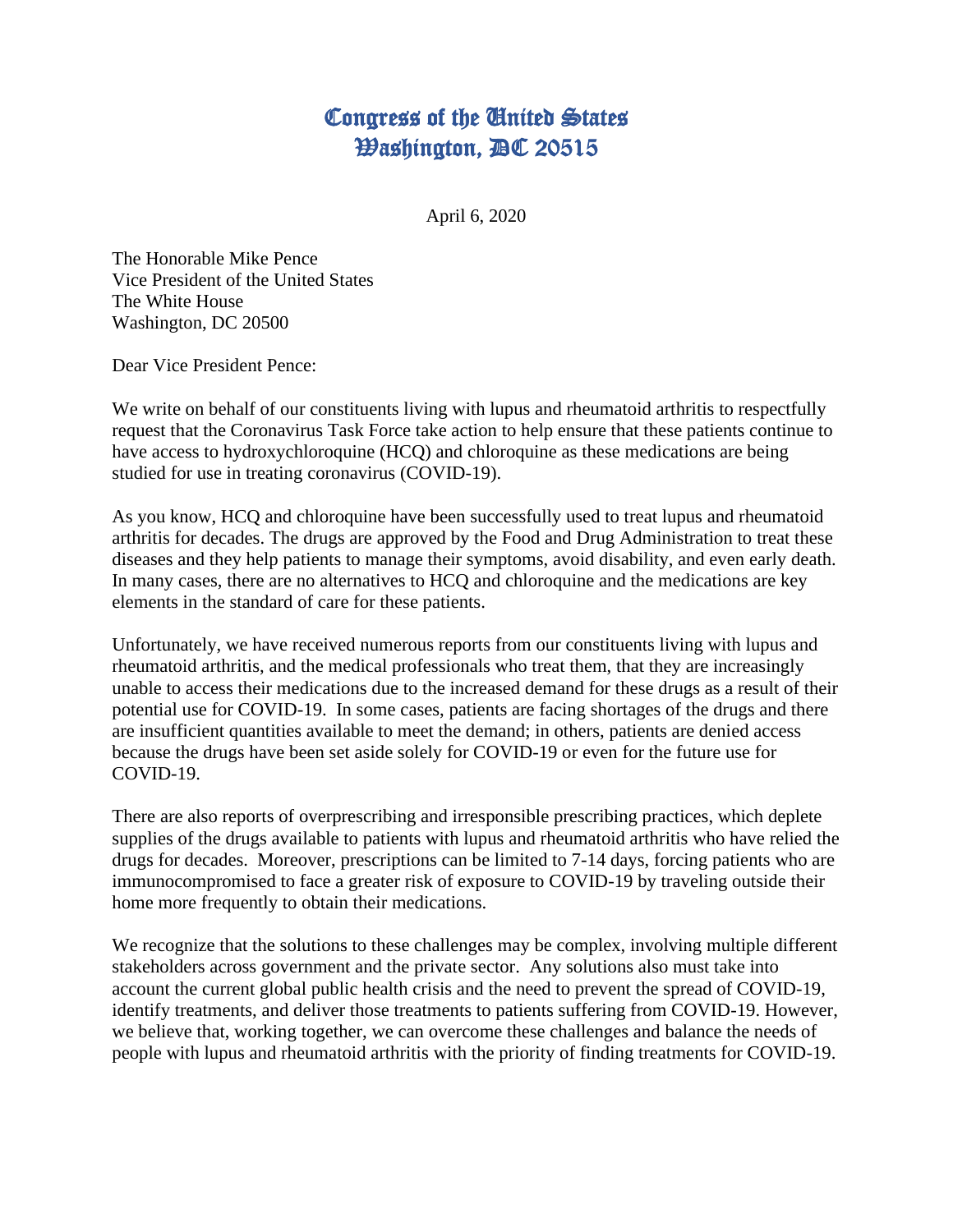We appreciate the work of the Coronavirus Task Force and, as you continue your efforts, we urge you to take action as appropriate to help address the challenges people with lupus and rheumatoid arthritis currently face in accessing the medications they need.

Sincerely,

 Eddie Bernice Johnson William R. Keating Peter T. King Member of Congress Member of Congress Member of Congress

 $\overline{\mathcal{S}}$  ,  $\overline{\mathcal{S}}$  ,  $\overline{\mathcal{S}}$  ,  $\overline{\mathcal{S}}$  ,  $\overline{\mathcal{S}}$  ,  $\overline{\mathcal{S}}$  ,  $\overline{\mathcal{S}}$  ,  $\overline{\mathcal{S}}$ 

My B.MT  $\sqrt{2}$  ,  $\sqrt{2}$  ,  $\sqrt{2}$  ,  $\sqrt{2}$  ,  $\sqrt{2}$ David B. McKinley, P.E. Debbie Dingell

Member of Congress Member of Congress

Eleanor Holmes Norton Member of Congress

Jimmy Panetta Member of Congress

Juan Vargas Member of Congress

Brian Higgins Member of Congress

Donna E. Shalala Member of Congress

Ro Khanna Member of Congress

David Scott Member of Congress

Lisa Blunt Rochester Member of Congress

Henry C. "Hank" Johnson, Jr. Member of Congress

Brian Fitzpatrick Member of Congress

Grace F. Napolitano Member of Congress

Deb Haaland Member of Congress

James P. McGovern Member of Congress

Barbara Lee Member of Congress

Alcee L. Hastings Member of Congress

Albio Sires Member of Congress

Andy Levin Member of Congress

Daniel T. Kildee Member of Congress